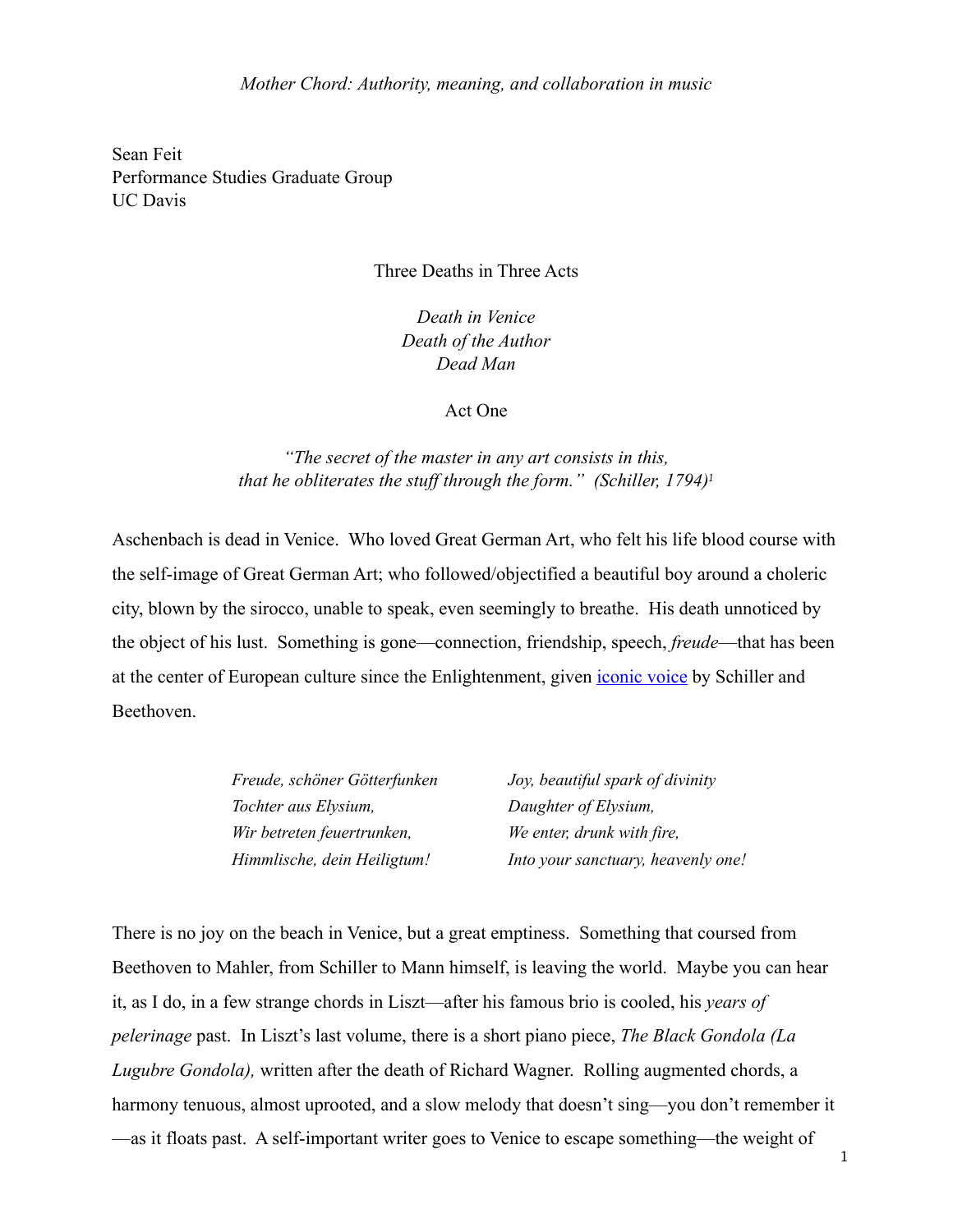[his] art and intellect? And finds heat, sickness, lust, and the slow unraveling of a well-spun ego until there is no-thing there. Greatness, already gone, evaporates into beach air as his body falls, away from words, from desire, from Tadzio, who is already turning away. Image: Aschenbach himself floating away in the dark gondola, in his cold body, away from the warm one he gazed at. Away from the/his gaze itself. Music for a boat slipping through the fog, turning a corner, gone. [\[Listen to Liszt's](http://www.youtube.com/watch?v=dDEBfJxsJZ8&feature=related) *Black Gondola* here.]

*Death in Venice* is taught as a text of the beginning of modernism, its disillusionment a signal of the coming turbid century. Yet it inscribes a death, not a birth, though death is always an elision. Mann's novella is the sign of an end as much as a beginning. Aschenbach's malaise and the crumbling of his ego speaks—mutely—the crumbling of romantic individualism and the tor of German idealism. That ruptured earth reveals the source stream of the modern river. Mann writes *Venice* in 1911, the same year Diaghilev and Stravinsky shake the bodies of the Ballet Russe dancers like rattles, and Arnold Schönberg through *Pierrot Lunaire* sings, moon-drunk, [a](http://www.youtube.com/watch?v=bAY2LtepJ9o)  [song for the ghost of Chopin,](http://www.youtube.com/watch?v=bAY2LtepJ9o) lilting, opiate, deranged. Listen for the repeated chiming note at the very end. One tone. A bell ringing.

> *Wie ein blasser Tropfen Bluts Like a pallid drop of blood Färbt die Lippen einer Kranken Colors a sick man's lips Also ruht auf diesen Tönen So reposes in these tones Ein vernichtungssüchtger Reiz A charm seeking annihilation*

"So reposes in these tones/A charm seeking annihilation". A century before, Beethoven added a prelude to Schiller's great humanist hymn *Ode to Joy*, prefacing *Freude!* with a more personal cry: *O Freunde, nicht diese Töne! (Oh friends, not these tones!)* Not these tones that seek annihilation! Mann has seen Gustav Mahler crying on a train platform in Vienna, and by the time he reaches Venice, Mahler is dead.<sup>[2](#page-14-1)</sup> He travels there on commission to write a piece about Wagner, who died there in 1883. *Death in Venice* is redolent with the ghost of German Romanticism, and rehearses a narrative of identity in that now canonical lineage, embodied by the composer-heroes of so-called "absolute music". Wagner coined the term "absolute music" to describe instrumental music that begins with Beethoven, and it adds even more arch to the earlier romantic term "pure music". Music, which for Pythagoras and the ancient world had described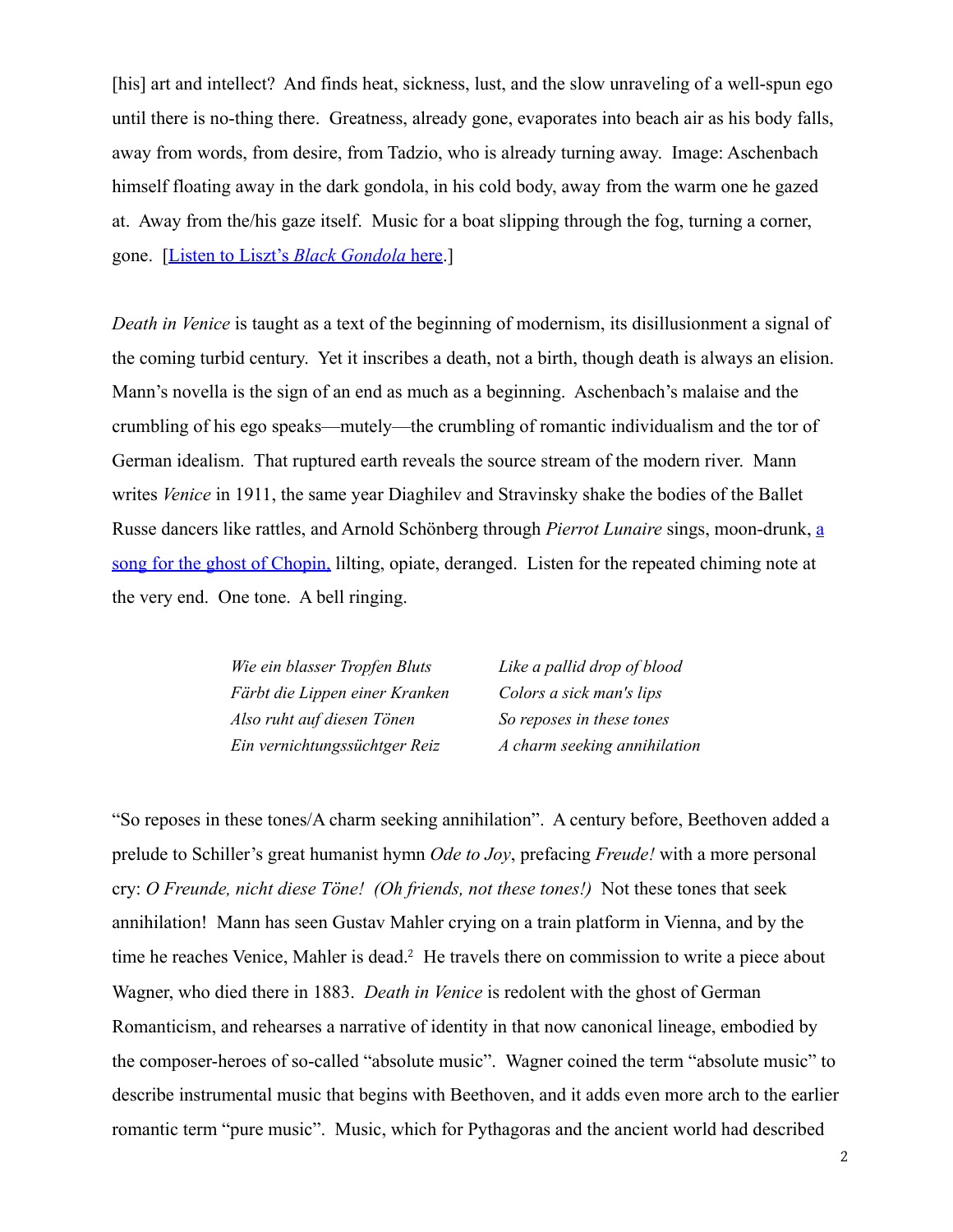the universe *as* perfectly tuned intervals, returned to that perfection through the idea that instrumental music arises in a "pure" ontological realm untouched by the exigencies of actual cultures and people. Daniel Chua, in his wide-ranging and poetic critique, *Absolute Music and the Construction of Meaning*, follows Lydia Goehr noting that for the Romantics, music was "removed from historical reality altogether and enclosed… in its own 'separate world', where its signs could reflect each other within an autonomy so pure that its being discovered itself as tautology: music is music."[3](#page-14-2)

Chua traces a history of European music's epistemology, beginning with monody (single-line song) as the reflection of Pythagoras' cosmic order, depicted as a monochord strung between heaven and earth. This theology, of the cosmos *as* music, slowly transforms into music *representing* the cosmos. Music by the Renaissance was no longer magical and hermetic, but had become *language*, symbolized by its proposed demotion, in 1586, from the quadrivium, where it was one of the four ancient rational sciences (along with geometry, astrology, and arithmetic), to the trivium (rhetoric, grammar, and dialectics).[4](#page-14-3) The process of emancipation from magic and irrationality flows through music as the other arts (now that music *is* an art), and gives rise to sentimentality, or *empfindsamkeit*.[5](#page-14-4) Instrumental music was thus valorized by Forkel in 1788 as "a true language of emotion", but would immediately be turned back toward the absolute, as the emotionally resonant signs of eighteenth century representational music were abstracted into an increasingly chromatic and self-referential style. Schiller wrote that the composer "obliterates the stuff [the material] through the form",<sup>[6](#page-14-5)</sup> and through that obliteration, music could ride an idealist arc back toward divinity. Music was emptied of meaning, and that emptiness became a bulwark to defend its greatness, as Schiller claimed that the romantic was not a *style* but an "essence that pervades all art that is genuinely Art".[7](#page-14-6)

Using Saussure's categories, the historical shift from a conception of music as cosmic order to humanistic expression corresponds to a shift from *reflexive* to *intentional* meaning, as sounds are heard not as containing meaning *a priori* but as a communication between composer and listener. Like language, music depends on shared associations in order for the code of signs to be consistently read. The minor chord is a signifier, and common enough in western tonal music that it produces mostly predictable signification. When I play a minor chord for non-musicians

3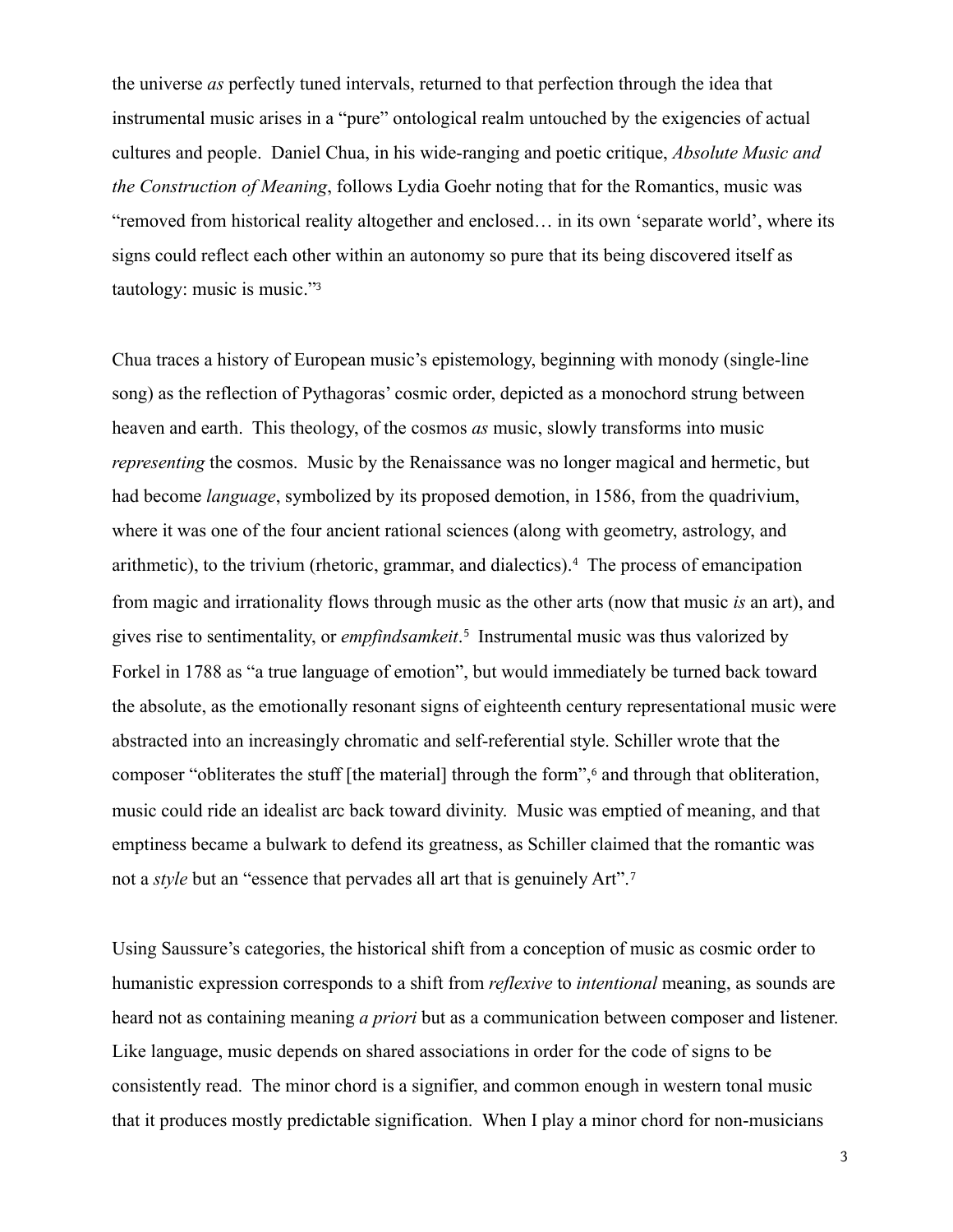and ask them what it "says", they say "sad, serious, dark". Is sadness the "nature" of the minor chord? We've heard it with that affective content so many times that as an isolated signifier, "sad" *is* the predominate signified. Are the augmented chords in the *Gondola Lugubre* ungrounded, rootless, floating? They confuse an ear that *expects* to hear major and minor triads in cadential motion, and that confusion is part of the communicated meaning. But without expectation, the departure from norms doesn't *read*.

With music's elevation into cosmic certitude, composers were transformed from their medieval and renaissance role as servants of church and royalty into a powerful archetype of the rising middle class: independent, male, compelled by passion to create—Geniuses whose emotional and intellectual life burns as an uncontainable fire. *Feuertrunken*. The artist became a priest and the music itself became an object of worship, seen less as language than [again] as fundamental reality—a useful transference for a culture in whom God, also, was dying.<sup>[8](#page-14-7)</sup>. In music through the nineteenth century, the growing abstraction of the tonal language from conventionally understood signs (plainchant, dance forms, gestures that signal the presence of royalty) reaches a peak in this investiture of the music itself with a presence, or agency, beyond the context of its creation and the identity of its creator. German romantic music, then, creates three identities, all born out of the privileges of bourgeois humanistic liberalism: a composer-hero who marshals the twin powers of emotional sensitivity and solitary genius; a listener confirmed in their individuality and inspired toward a sentimental devotion to an abstract divine, of which the music was a self-sufficient fragment; and the music itself as absolute.

These identities manifest in the form. In the end-oriented teleology of classical music, the adventure of tonal motion (exposition, development, return) is taken as the prime signifier of meaning in a piece.<sup>[9](#page-14-8)</sup> Eminent music theorist Kofi Agawu claims the presence of meaning in formal (rhythmic, harmonic, structural) aspects of instrumental music, referring to the "musical code" as the site of signification, rather than in personal, social or political narratives that may color a piece.[10](#page-14-9) In structure and harmonic movement itself, Agawu claims, affective content resides. This view grows out of the late eighteenth century classical ideal of music as expressive communication, and views the development of formal structures through the nineteenth century as the most relevant semiotic indicators. What does Beethoven's *Waldstein* sonata, for instance,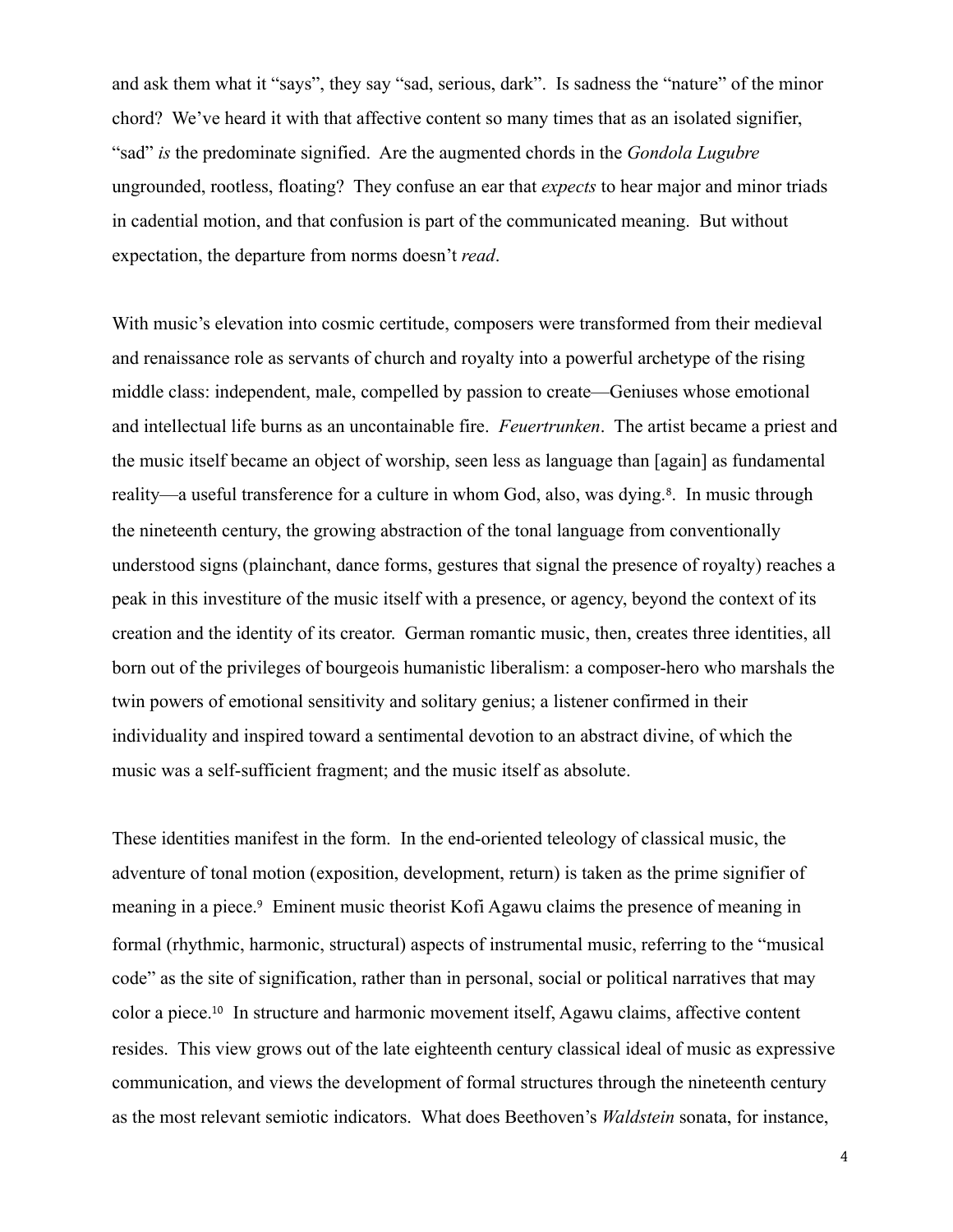*mean*? The primary harmonic gesture (often glossed as a carrier of meaning<sup>[11](#page-14-10)</sup>) of the piece is a move to the key of III instead of the usual V in the second theme group. That atypical key emphasis, combined with a much expanded development section marks the piece—in the romantic semiotics of affect—as emotionally complex. But if harmonic movement carries meaning, then the piece still basically means *return*. The fundamental dialectic in western music, of dissonance and resolution, continues to transform through the nineteenth century as it had since the eleventh, and reaches its apogee with the dissolution of harmonic progression in the twentieth. This dissolution is brought about through the elaboration of basic cadential (directional) forms until the perceptual lynchpin—the sensation of return—is lost. Liszt's ambiguous chords are one of many indications that the Hegelian dialectic in music (and the heromyth that it mirrors) is beginning to falter, and by 1911 the tonal model gives way, and with it the myth of an absolute music.

# Act Two

### *Who is speaking thus?[12](#page-14-11)*

Roland Barthes, in 1967's *The Death of the Author,* identified the impossibility of fixed meaning in any text, defining a paradigmatic stance of constructivism and claiming the end of authorial subjectivity. His insight is almost too simple: Barthes quotes Balzac describing a character's traits, notes the lack of an identified speaker ("Who is speaking thus? …We shall never know, for the good reason that writing is the destruction of every voice, of every point of origin"[13](#page-14-12)), and on the basis of this common literary device (an unidentified narrator's reflective aside), names writing as "that neutral, composite, oblique space where our subject slips away, the negative where all identity is lost".<sup>[14](#page-14-13)</sup> And he claims that is has always been thus. Is it then not so much a historical moment, this death of authority—like Nietzche's Death of God—but the recognition of a fundamental instability in language? Not so much the *Death of the Author*, but the recognition that *there was never an author*. Any text is always a suggestion of meaning, an echo that leads to other echoes. The *author*, then, is part of a communal project in which language is used to stimulate bodies into indeterminate action (thought, understanding, further reading, inquiry,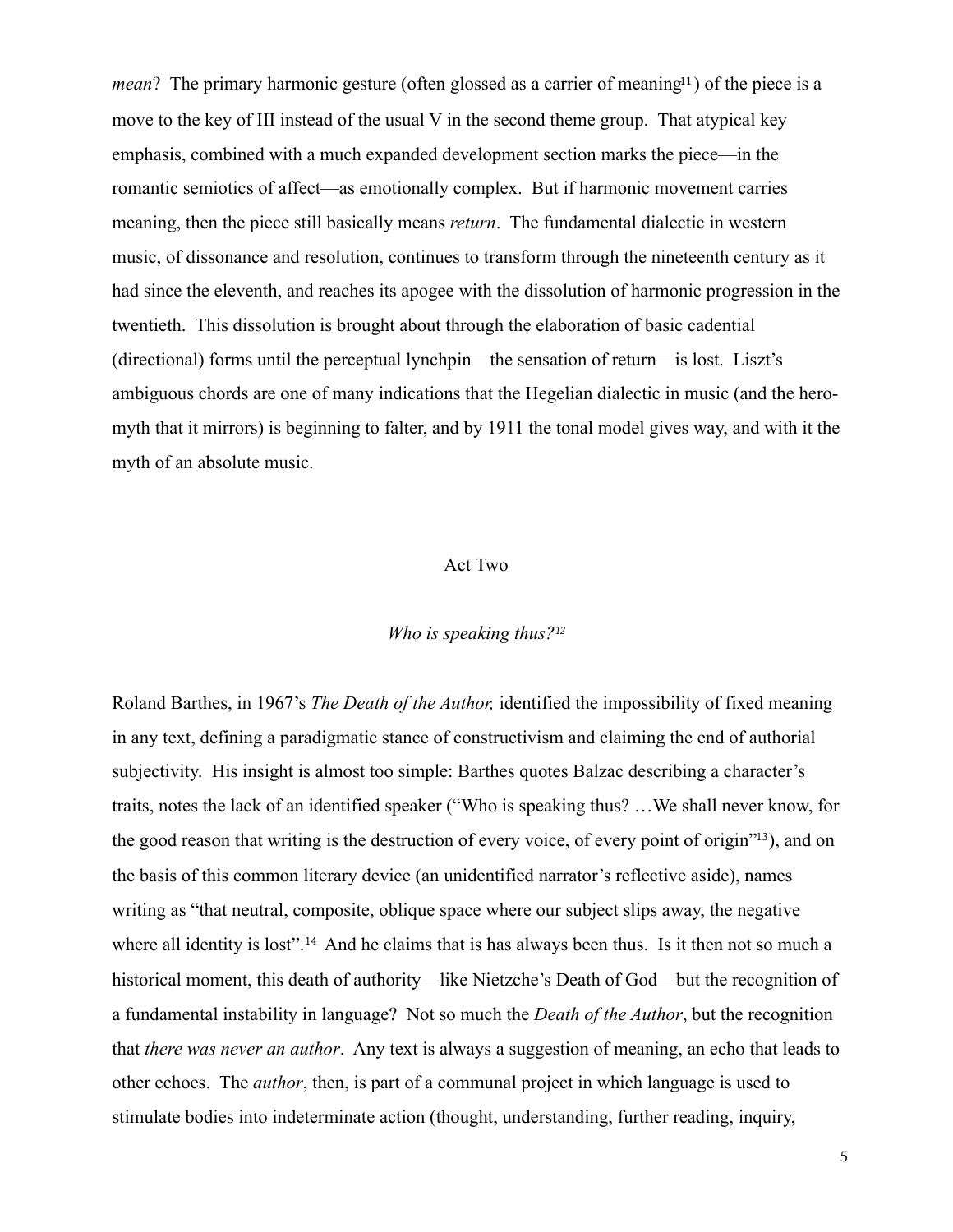response, revolution)—indeterminate because language reads differently for every reader. Authority is an illusion.

Barthes' essay was first published in an American experimental magazine called *Aspen* (Vol. 5-6, 1968), which was a collection of artifacts in a box—in this case printed text, vinyl LP records, and an 8mm filmstrip. The issue that contains Barthes' essay also contains work by John Cage and Merce Cunningham, Alain Robbe-Grillet, Susan Sontag, Marcel Duchamp, and others. The Cage piece is a score and recording of *Fontana Mix*, from 1958, and bears as well upon identity and *author*ity.

The score for *Fontana Mix* consists of several transparencies with dots and curved lines, which can be superimposed on each other in any orientation and laid over a graph that depicts units of time and actions to be made within time units. The score is used by Cage as the basis for a tape [collage,](http://www.youtube.com/watch?v=WhLTjUUFMcs&playnext=1&list=PL4ADD7D626CF1A8DB) but can be used to order any kind of events. *Fontana Mix* consists of instructions for the creation of a performed event. In this way, it is in the lineage of music notation, but the vastness of possible *content* (anything that can be done in time) removes a core element of language: control of vocabulary, or material. Is each version of *Fontana Mix* independent? No listener could identify, from a given set of sounds, that they were listening to *Fontana Mix*, the way as music students we would try to identify a piece of canonic classical music by the first note—and with the most iconic (or iconoclastic) pieces, would succeed. *Fontana Mix* removes—or attempts to remove—the genius composer from his position as the source of the revelation of absolute music. In *Fontana Mix*, augmented chords might be used as material to be manipulated as instructed by the score, but so might a tape of someone speaking, or the image of a person standing at the beach, or of a boat gliding on water between sinking buildings. Cage recognizes where the affective content of the music resides: "The emotions—love, mirth, the heroic, wonder, tranquility, fear, anger, sorrow, disgust—are in the audience",[15](#page-14-14) confirming the constructivist stance. [Listen also to two recent recordings, [one by the performance group](http://www.youtube.com/watch?v=oeaePv3q1Ds) *Baltic*, [another by a group of DeMontfort University students.](http://www.youtube.com/watch?v=BB6vRvc58TI)]

*Who is speaking thus?* Cage destabilizes his authorial role by using chance procedures—in this case the improvisational alignment of transparencies—to remove certain aesthetic choices from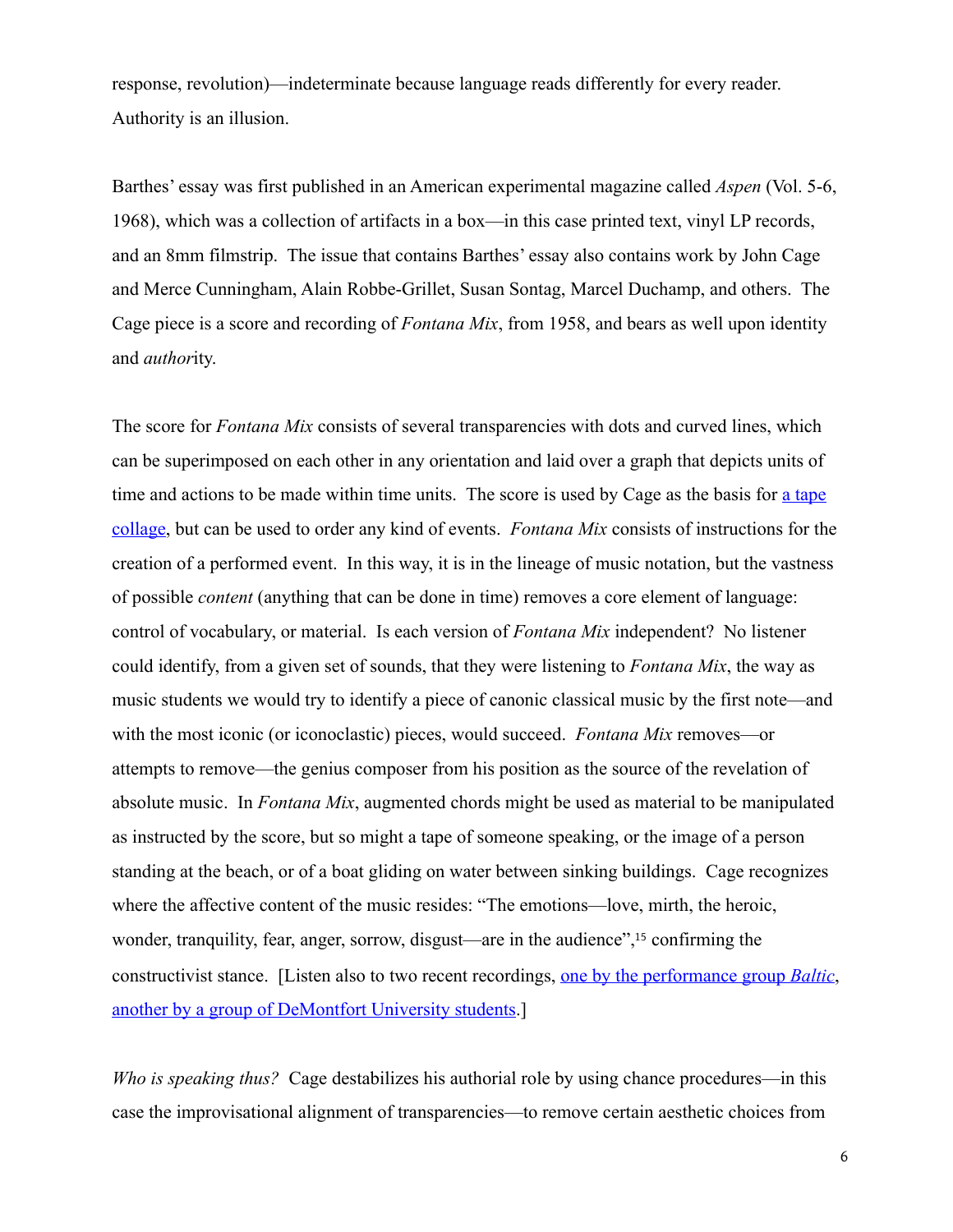the composer. It is an apotheosis of what we might call, in opposition to the earlier revelation, *relative music*. But does it work—is the author *dead*? Though it may be true that Cage demotes himself from traditional *author*ity, he has already in 1958 become central to the New York School of artists, both visual and musical, and would remain one of the most influential artists of the century. The artifact of the score is beautifully (and recognizably) drawn by Cage, and published by Edition Peters under its famous green cover, taking its place in the catalog of Great Compositions, sharing shelf and social space with Beethoven, Wagner, and the rest. Cage's identity as the author is never in doubt, and the subjectivity that his pieces manifest is not far from the romantic composer-hero. *Fontana Mix*, as a structure in which any kind of action may take place, transfers only the aspect of compositional identity that communicates meaning through choice of vocabulary to the performer, who is free with respects to materials, but otherwise constrained by the given structure. In this way, Cage creates a collaborative piece much like an early figured bass score, where the performer has wide latitude in their choice of figuration, or a jazz improvisation in which harmonic structure undergirds free-ranging improv. Cage has demoted content from its central significatory role, and given that weight to a conceptually heightened skeletal structure. Content in *Fontana Mix* is ornament, but *authority* is intact.

Music notation, as a method for transmitting instructions, is a collection of seemingly precise signifiers. Playing a piece of Beethoven or Mahler, it seems as if what is being played *is* the piece. It is easy, even for performers, to forget that the act of translating the notation into sounds is a deeply collaborative process. One of the central insights of constructivism is that meaning is created through the interaction of author and reader, both in context, and so in notated music there are both two readers—performer and audience, and two authors—composer and performer. The role of the performer appears in a dynamic space between composer and audience, functioning both as a skilled tradesperson, translating the hieratic notation into sounds, and adding interpretation to them. An assumption that the sounds heard express the meaning intended by the composer still pervades most western music, Barthes and Cage notwithstanding, even when that intention is filtered through a strongly idiosyncratic interpretation, as Cage receives, for instance, in the hands of both contemporary ensembles playing *Fontana Mix*. Their versions are clearly collaborations—the sound world is very much theirs, not Cage's—and thus take a position that shares some of the cultural power of the original author. What happens to

7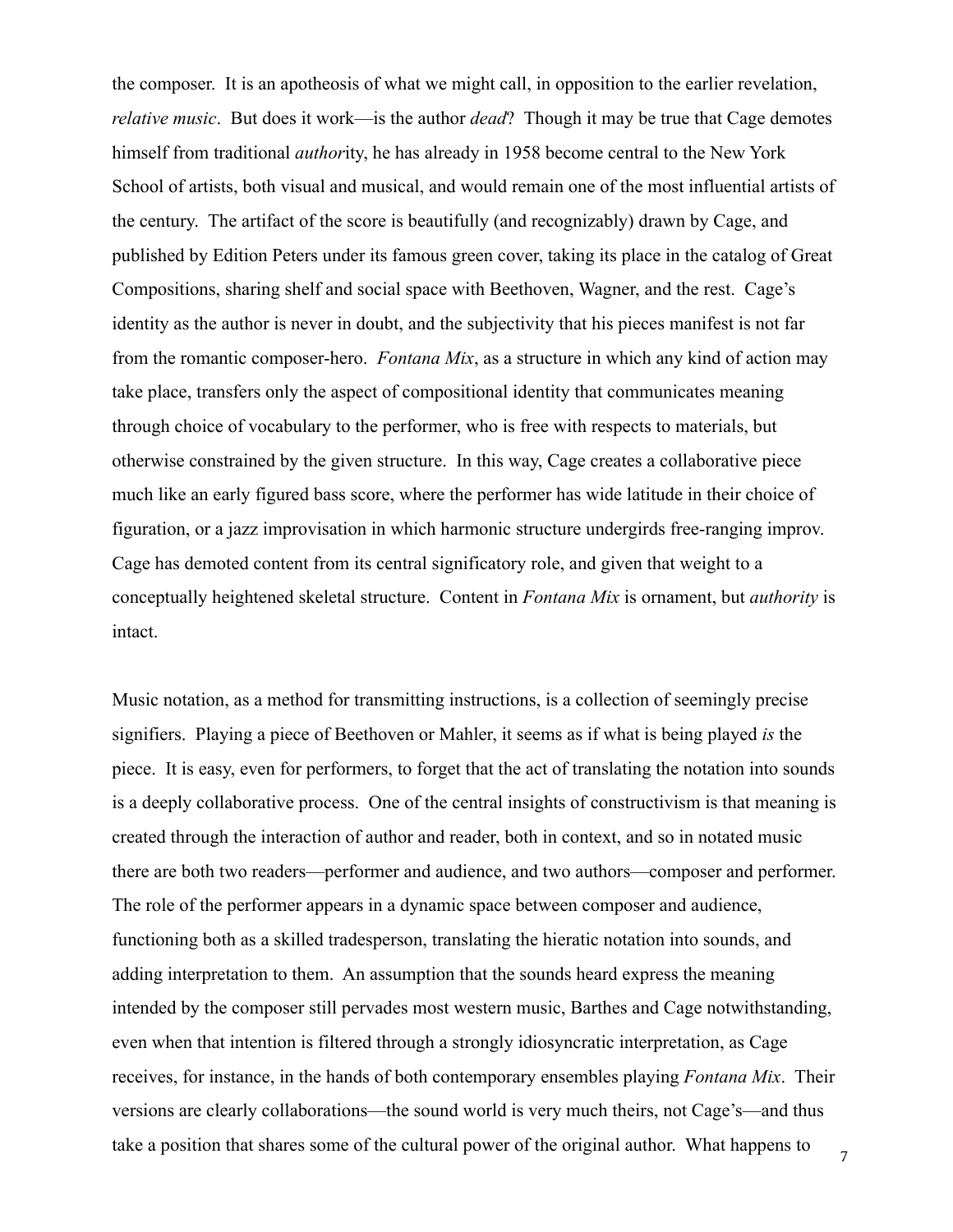cultural power—the power to speak—when the content is democratized? A performance of a Cage piece like *Fontana Mix* becomes more an artifact of the identity of the performer than it does of the "composer". Still, the concert program says "Cage", and people will come away with the understanding that they have heard a piece by Cage. Is this fair? The performer has supplied all of the content and simply manipulated it using Cage's score. (How is this different from a traditionally notated piece? Simply in the size and diversity of the material being mined?) Cage is in the history books for having attenuated the compositional choices of the composer, but his work, especially his lectures and performance texts, was full of personal anecdotes, stories of his social circle, and more than many composers of his era, his personality formed a large part of what he presented. Identity never was expunged from the object, only recognized as arbitrary content.

Joseph Roach describes memory as "both quotation and invention, an improvisation on borrowed themes."[16](#page-14-15) These collaborations in classical music, whether obvious—between a performer and Cage, or subtle—playing Beethoven or Mahler, are situations of dynamic currency, and shifting social power is possible. They are "both quotation and invention". The classical masterpieces, for instance, are now a global export (and sign of continued aesthetic colonialism), with powerful virtuosi being trained in China focusing almost exclusively on the European classical canon. *Who is speaking thus?*

### Act 3

*My name is Nobody.[17](#page-14-16) …stations that play only music you like.[18](#page-14-17)*

Jim Jarmusch made the film *Dead Man* in 1995. It is, on the surface, a western. In the film, a meek accountant named William Blake, played by Johnny Depp, travels west to the end of the rail line, to a town called Machine, responding to a job offer that no longer exists. He ends up wounded and on the run, and the film unfolds a mythic journey as he wanders further west, accompanied by a Native American man named Nobody (played by Gary Farmer). The film is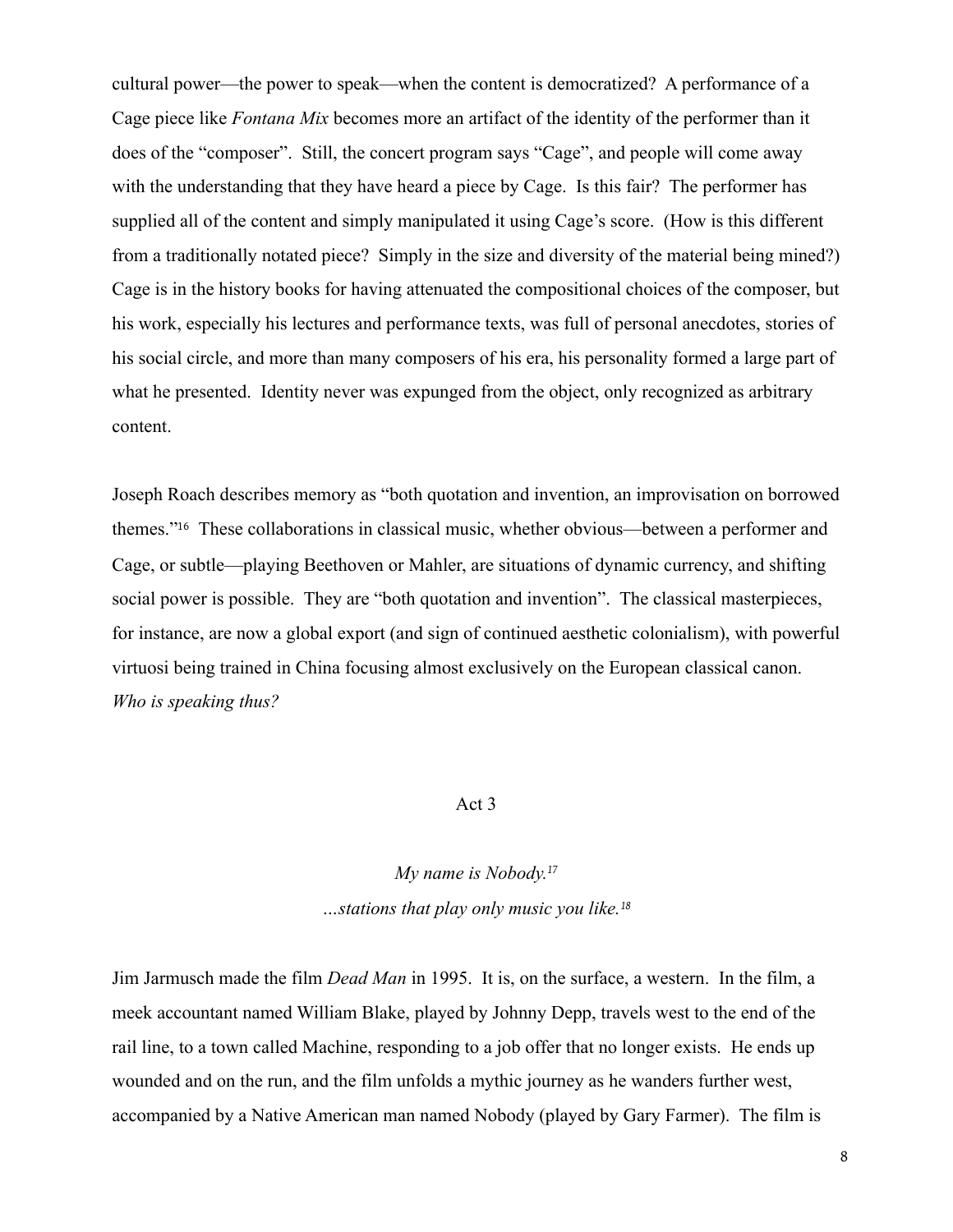meditative, darkly comic and multi-layered, shot in black and white, and accompanied by Neal Young's improvised electric guitar. Nobody is an American Indian who was taken as a child to London as a spectacle, educated, and who discovered Blake's poems. The film confronts directly the genocide of the American Indians, and contains scenes intended for an Indian audience with un-translated dialogue in Cree and Blackfoot and in-jokes for those communities. Nobody's signature line, made ironic by his being the person in the film most educated in western culture, is "stupid fucking white man".[19](#page-14-18)

Blake travels to the irrational, spiritual, mythic West, which is to the rational and ordered East Coast as Aschenbach's Italy was to stolid Germany. He goes for a job (so American) rather than to renew his heroic artistic inspiration, but like Aschenbach ends up wandering beyond what he has ever known, in a foreign—and deeply physical—landscape. He has no ego, where Aschenbach was all ego. Where Aschenbach is literally alone, Blake travels with a companion the Other, who has become friend and spiritual guide—but the companion is Nobody, and he is deeply alone in the vast spaces—outer and inner—he moves through. Where Aschenbach is anxious and tormented, Blake is confused, passive. And in the end, a ritually decorated funeral boat glides out over "the mirror of water",<sup>[20](#page-14-19)</sup> taking Blake "back where [he] came from".<sup>[21](#page-14-20)</sup> [[Watch the last scene of](http://www.youtube.com/watch?v=46fWlFktqh8) *Dead Man* here.] What/who is dead now? William Blake—standing in for William Blake, and the legacy of European high culture? Nobody—embodying the vast tragedy of the Indian genocide? American Idealism—capitalism, Manifest Destiny, *The Way the West was Won*? In the last scene, both the Native guide *and* the bounty hunter fall, shooting each other. There is no victor. Blake struggles to sit up, trying to speak—recall Aschenbach's strained "I love you!" that Tadzio never hears, and his struggle to rise up out of his chair, only to fall back, dead—and is unable to prevent the death of his friend.

In *Dead Man*, Nobody becomes the subject of the film as Blake becomes increasingly wounded —high culture dying as the indigenous stands witness. We see Blake through Nobody's eyes, confused, innocent, lost. When at the midpoint of the film, Nobody disappears for a few days, leaving Blake to undergo a vision quest, the moral center drops out, and the film feels hollow, empty. When Nobody returns, the warmth also returns, and he guides the film, and Blake, to a ritually appropriate close. But he also is not *of* his people. His time in England and classical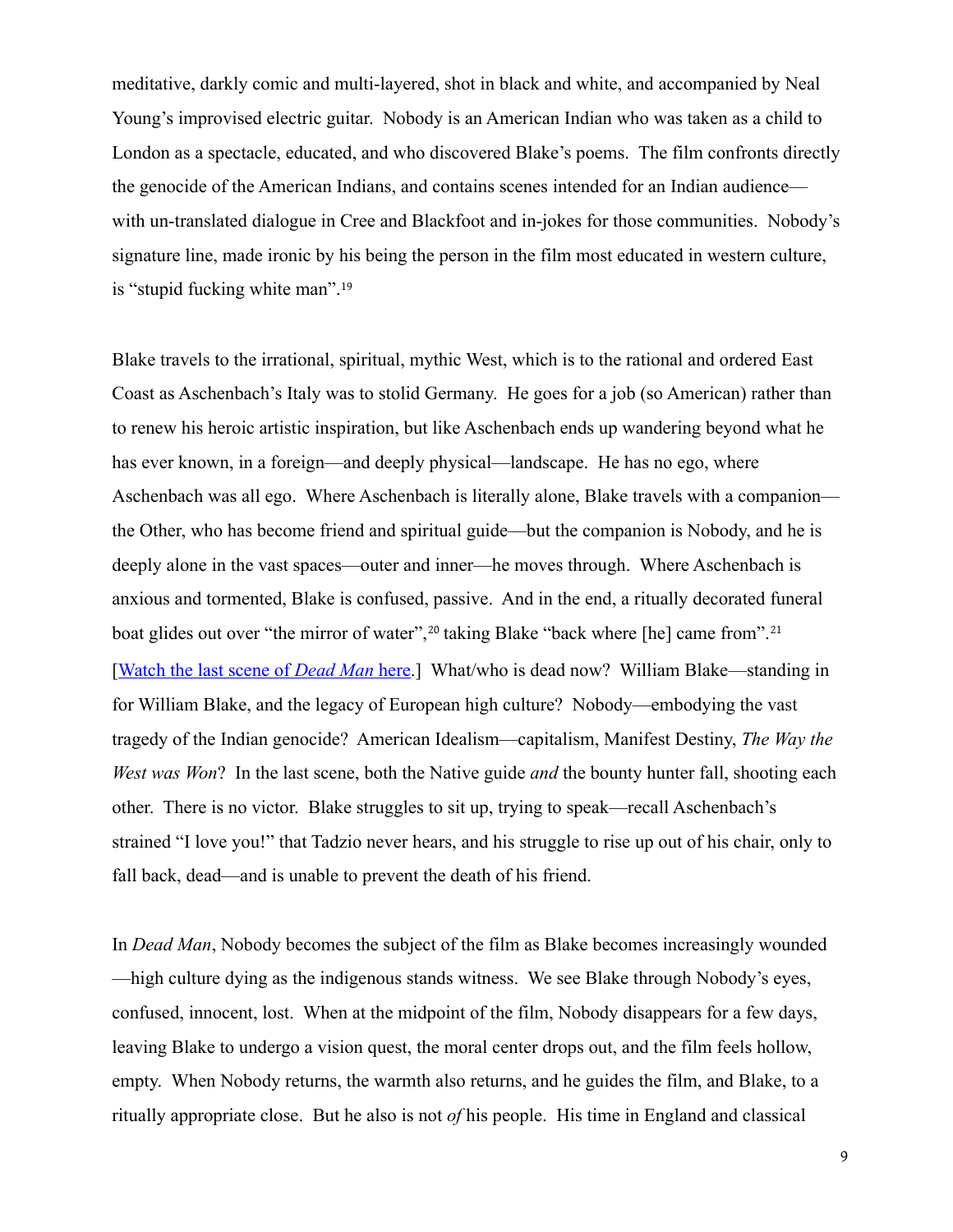education has given him words that his culture does not understand or value. *Who is speaking thus?* Authority is layered with cultural exclusion, and does not signify power. A boat glides westward, bearing a hero to the beyond. But unlike Wagner in Liszt's gondola, Blake carries no heroism with him. The hero is long dead, and the one in the boat now is merely confused.

The abdication of authorial identity that was hinted at and incompletely realized by Cage, and named by Barthes and the deconstructionists, is not a historical moment after which it is possible to say, "now there are no Authors", even as post-Nietzche one cannot say, "now there are no Gods". There certainly are Authors and Gods, still sometimes confused for each other. We have seen—parallel to the economic and cultural backlash of the 80's and 90's—a return to romantic linear narrative and melodrama throughout popular culture, and the idea that the subjectivity of the author is tenuous or contingent has little current cache. However, the rapid unfolding of technology has enabled far deeper realizations of authorial contingency than were dreamed of by Cage or Barthes. One step further toward actual contingency is the new role of the DJ. Now, instead of individual artists being the primary subjects behind a musical performance, the person in the role of the "composer" is the DJ—an editor of already-existing material rather than a creator of "original" material. Algerian DJ Cheb i Sabbah exemplifies the new paradigm, releasing records—under his own name—that contain other people's music, often Indian devotional *bhajans* or songs of North African origin, modified by his editing and layering. His skill and celebrity are as a compiler, and he turns originals recorded in the source countries into danceable club tracks. Many of his tracks are then further remixed by other DJ's, creating layers of ambiguous authorship, and re-released (often by Sabbah). *Who is speaking thus?*

Continuing in that direction, the website *Pandora* automates the process. *Pandora*, given a starting point (a song you like) will compare its qualities to its database and build a playlist of similar songs, aiming to create a seamless sequence of familiar qualities with enough new material to keep you interested.[22](#page-14-21) The shift in authority from even the human DJ to *Pandora's* proprietary algorithm destabilizes the subjectivity of the songs played, as they are removed from all original context, analyzed primarily for abstract qualities, and offered to the listener as a never-ending collage. *The Death of the DJ*. As the listener responds by signaling with clicks their likes and dislikes, *Pandora* learns those preferences and fine-tunes the playlist, aiming for a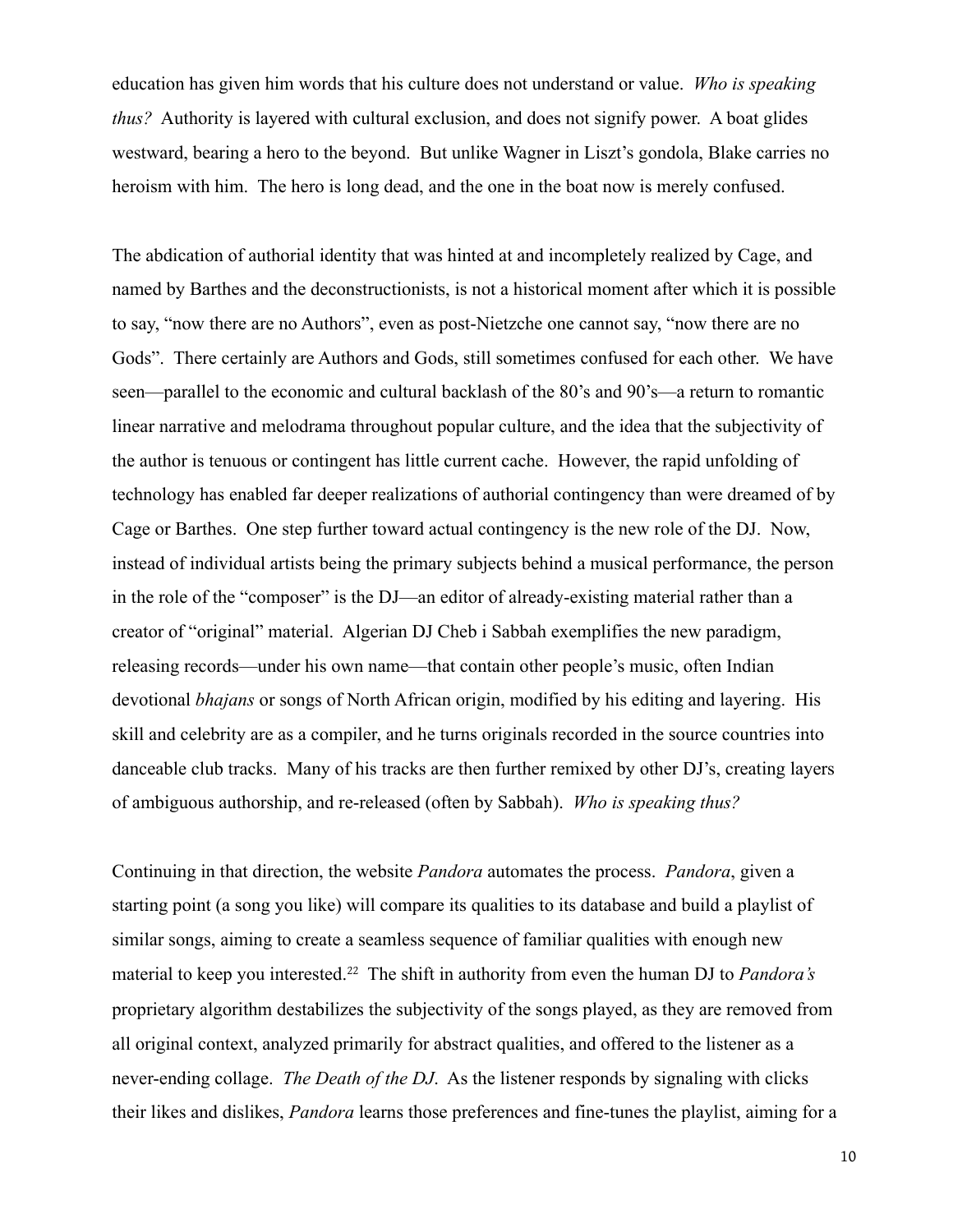perfect blend of music where nothing is disliked. Authorship is now shared between listener and algorithm, abetted by invisible engineers. *Who is speaking thus?*

Nicholas Ridout describes both classical and modern ethics as concerned with the experience of the individual, and notes that [postmodern] Levinasian ethics now encourages "the spectator to stop seeing the performance as an exploration of his or her own subjectivity and, instead, to take it as an opportunity to experience an encounter with someone else."[23](#page-14-22) Who is "someone else" when the piece of art is an interaction with a machine? As I'm listening to *Pandora*, I am in a dialog with two entities. One is not human, but is an aggregation of human observations: the algorithm. I "teach" it, and it "learns". And its learning is constantly tuned by the *Pandora* engineers. Like *Fontana Mix, Pandora* is a collage that I recognize by its process, not its content. The content is *my choices,* and thus I see myself in it. This encounter now is *more* narcissistic rather than less, as the subjectivity of the author and the reader are subsumed into one body—the interactive listener. And (obvious in the age of social media) the other entity I am in dialog with is my "friends". *Pandora* connects to my *Facebook* account, and tells me in small print underneath a song as it's playing that some friend of mine "likes this song". And when I like a song enough to click on the thumbs-up, which teaches the machine my preferences, that liking is transmitted to my friends. Jean-Luc Nancy writes, "The individual is merely the residue of the experience of the dissolution of community."[24](#page-14-23) This *Pandora/Facebook* community now may be the residue of the dissolution of the individual. If, as Nancy implies, community preceded the individual, now perhaps the community is supplanting the individual as the site of subjectivity.

Throughout the experimentations with artistic form that filled the twentieth century, the figure of the solitary author persisted. In collaborative work of the 50's it begins to fray, as in the *Happenings* of Allan Kaprow, involving many of the same artists that filled *Aspen 5-6*, and in collective actions like the Judson Dance Theater and the Living Theater. The performance collectives of the 60's created an alternative position to the still-dominant hero-author, which by its assumed near-monarchy (and easy marketability) affirms systems of social order and singular control. Collectives established the political viability of community decision-making and consensus-based aesthetic process, even as they retained (group) authorship of the works created.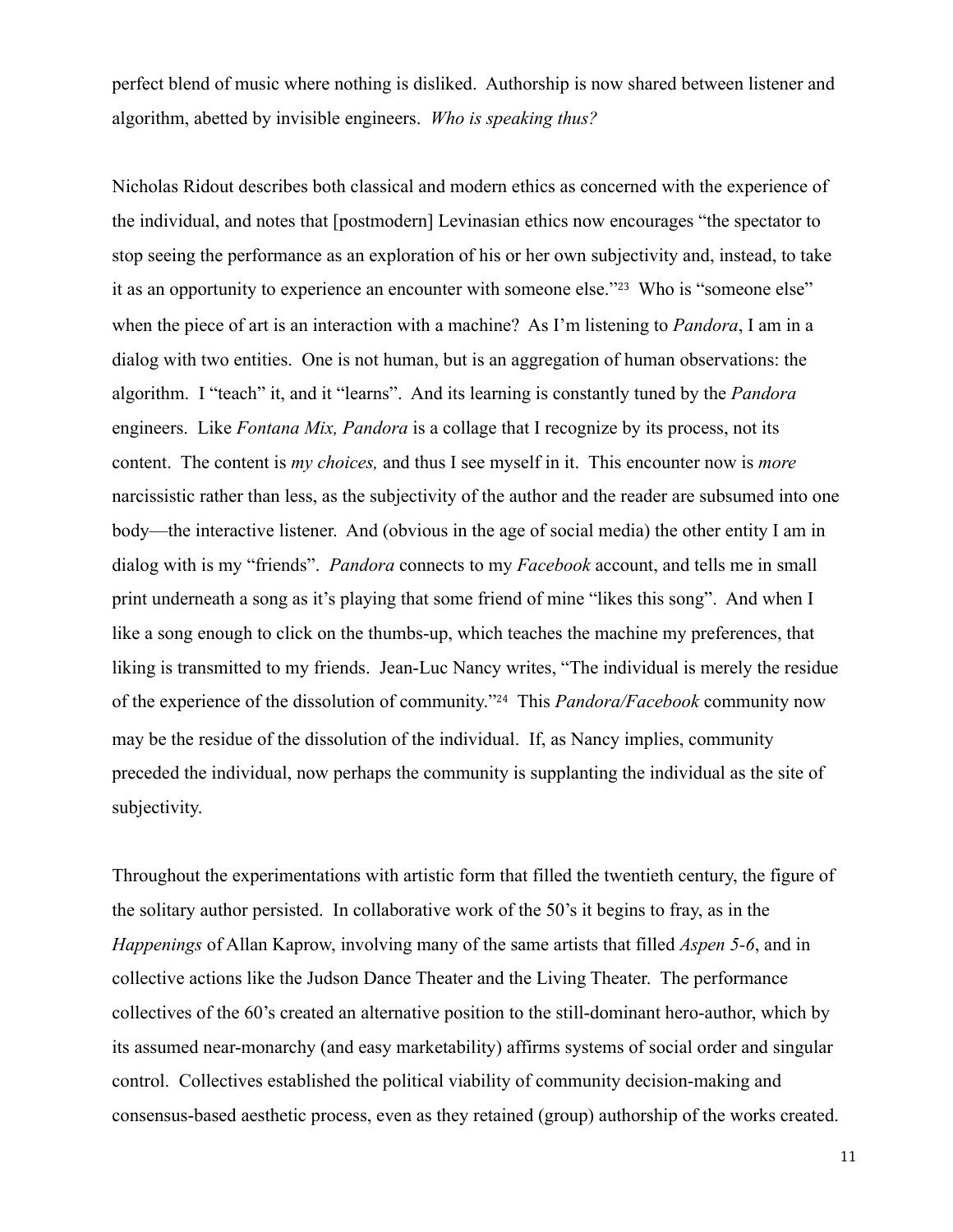Like Cage, many collectives created work that used experimental procedures to attenuate the personal choices of the author/s, but many members of those collectives also went on to celebrity artistic careers. Despite their intentions to disperse the authorial role, there is still a powerful *author*ity present. Our culture depends on the heroic author myth too deeply to discard it. So *Pandora* is the heroine now, and all the music on the planet is potentially subject to her leveling gaze.

The journey in *Dead Man* begins when William Blake reaches Machine, the end of the line. What sense of self is left, when, past the end of the line, we find ourselves adrift, hunted, wandering through a foreign—to our sensibilities—wilderness, guided by Nobody? How easy it is to fall out of civilization (once you've gone past Machine, you return to the wild). But redemption may now be possible—this is the maturity we have earned. Where Aschenbach, lost to reason and lust, painted his face to try to appear younger for the gaze of his Other, Blake on his unintentional vision quest witnesses the death of a deer, feels compassion, and paints his face with her blood. Ego-dissolution is humiliating for one and ennobling for the other. Where Aschenbach longs *for* the Other, Blake is guided *by* the Other.

In twentieth century classical music, as the grammar of romantic tonality with its chord progressions and dissonance-resolution structures died, one vertical structure emerged that retained a kind of mystical power. It was the simultaneous sounding of all twelve chromatic pitches and all eleven intervals, and it came to be called the Mother Chord: one chord containing the material of every possible chord. Its use is rare—one of the first was in Fritz Klein's 1921 piece *The Machine*—and it sounds a thunderclap like the hundred-letter portmanteau words in *Finnegan's Wake.* Machine: the end of the line? The ancient cosmic meanings in the notes are gone, and dissonance no longer holds narrative sway, but a single chord can still unsettle the heart. Liszt's augmented chords, floating the body of Wagner around a corner into the mists are rootless, hovering outside of directional tonality. Young's guitar, in fragments of modal melody, appears and dissolves into reverb and feedback, aimless. The Mother Chord, holding all possibilities in its colorless field, is the end of the line. After this, there is only where Nobody tells Blake he is going in the canoe: "back where you came from". "You mean to Cleveland?" Blake asks, still not understanding.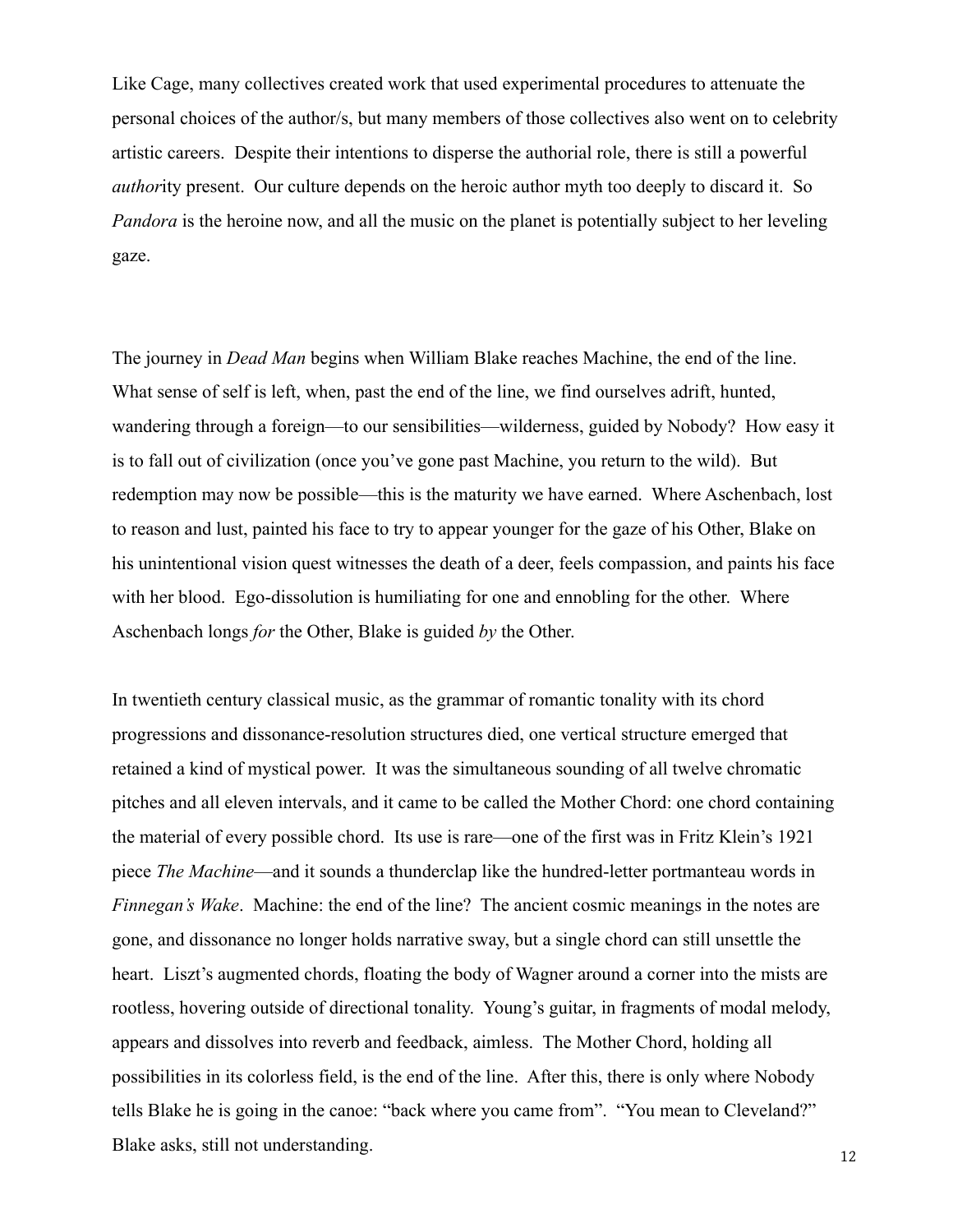Music for a boat gliding across grey water. Music as praise for the daughter of Heaven. Music for a train platform, and the ones we will never see alive again. Music for nothing but itself, unchosen, unexpressive. Something, someone *is* dead, though a trace sings on and on. *So reposes in these tones / a charm seeking annihilation.* The song is over. Turn the radio on.

*March 13, 2011.*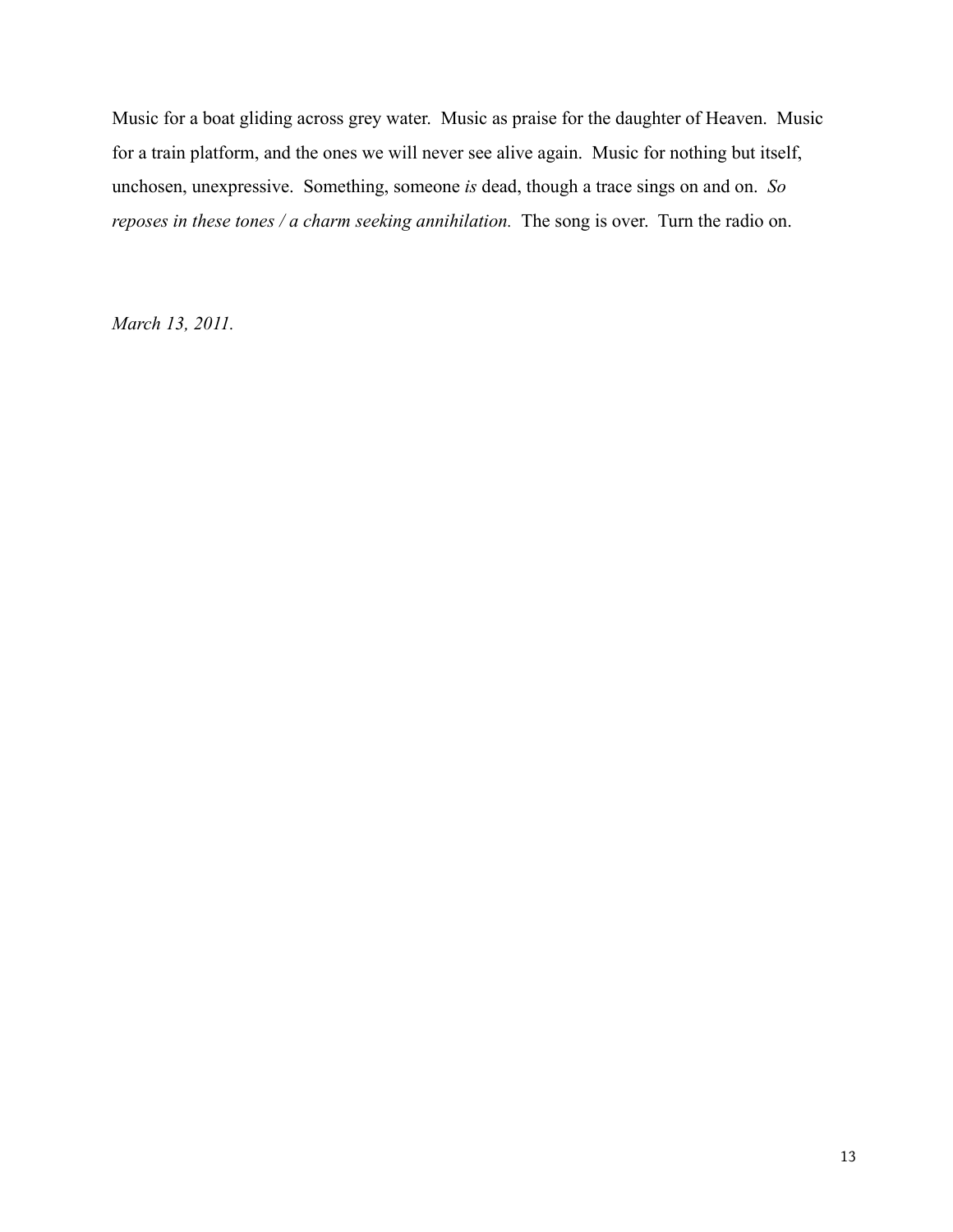- Agawu, Kofi. *Music as Discourse*. NY: Oxford University Press, 2009.
- Barthes, Roland. "The Death of the Author." *Aspen* 5-6 (1967).
- Bruford, W. H. *Culture and Society in Classical Weimar 1775-1806*. London: Cambridge Univ. Press, 1975.
- Cage, John. *Silence*. Hanover: Wesleyan University Press, 1973.
- Chua, Daniel K. L. *Absolute Music and the Construction of Meaning*. Cambridge: Cambridge University Press, 1999.
- Fuller, Brad. "Inside Pandora: Web Radio That Listens to You." *Digital Media* (2006).
- Moliterno, Gino. "Dead Man." *Sense of Cinema* (2001).
- Nancy, Jean-Luc. "The Inoperative Community." In *Participation*, edited by Claire Bishop. Cambridge: MIT Press, 2006.
- Otto Erich Hartleben, after Albert Giraud. *Pierrot Lunaire*. Translated by Laurance Wieder.
- Rickman, Gregg. *The Western under Erasure: Dean Man*. NY: Limelight Editions, 1998.
- Ridout, Nicholas. *Theatre & Ethics*. Basingstoke: Palgrave Macmillan, 2009.
- Roach, Joseph. *Cities of the Dead: Circum-Atlantic Performance*. NY: Columbia Univ. Press, 1996.

Ross, Alex. *The Rest Is Noise*. NY: Picador, 2007.

*notes*